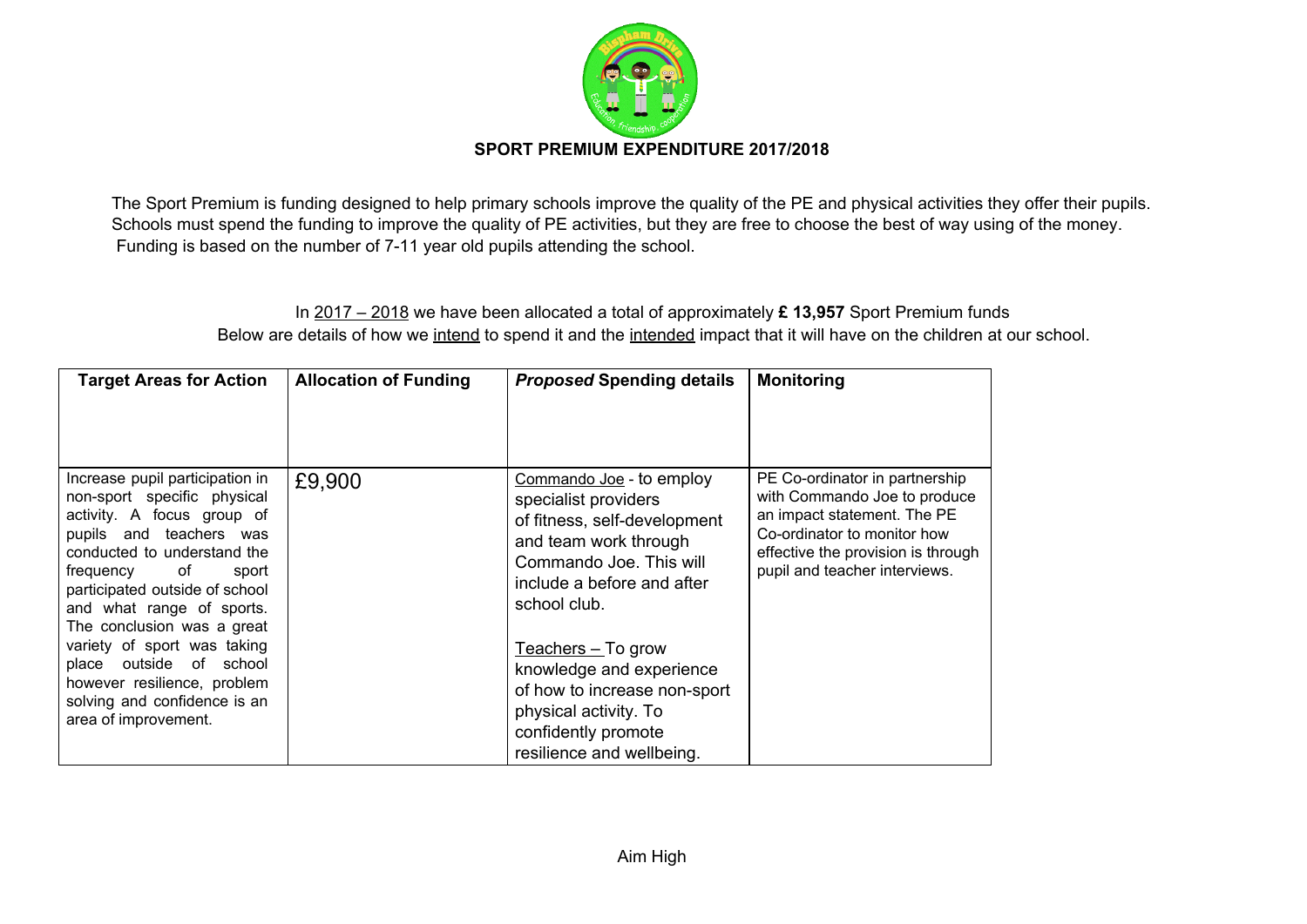| <b>Targeted staff Training</b> | Within the above cost             | PE leader to identify staff with<br>specific training needs, relating to<br>aspects of the PE curriculum.<br>Source training to allow staff to<br>be 'skilled-up'                                                       | PE leader to observe staff and<br>identifying where there is<br>increased need<br>PE leader to observe a training<br>session |
|--------------------------------|-----------------------------------|-------------------------------------------------------------------------------------------------------------------------------------------------------------------------------------------------------------------------|------------------------------------------------------------------------------------------------------------------------------|
| Participation in competition   | No cost<br>(£10 subscription fee) | Participation in in house<br>competition<br>-annual football tournament for<br>both boys and girls<br>-competitive school sports day<br>with pupils in 'houses'                                                         | PE leader to record participation<br>and track year on year to ensure<br>this is sustainable                                 |
|                                |                                   | Participation in inter-school<br>competition<br>-Broxtowe schools football<br>league<br>-Broxtowe schools netball league<br>-Mini Basketball<br>-Lacrosse tournament<br>-Athletics tournament<br>-Badminton competition | Ensure participation in inter-sport<br>is sustained year on year                                                             |